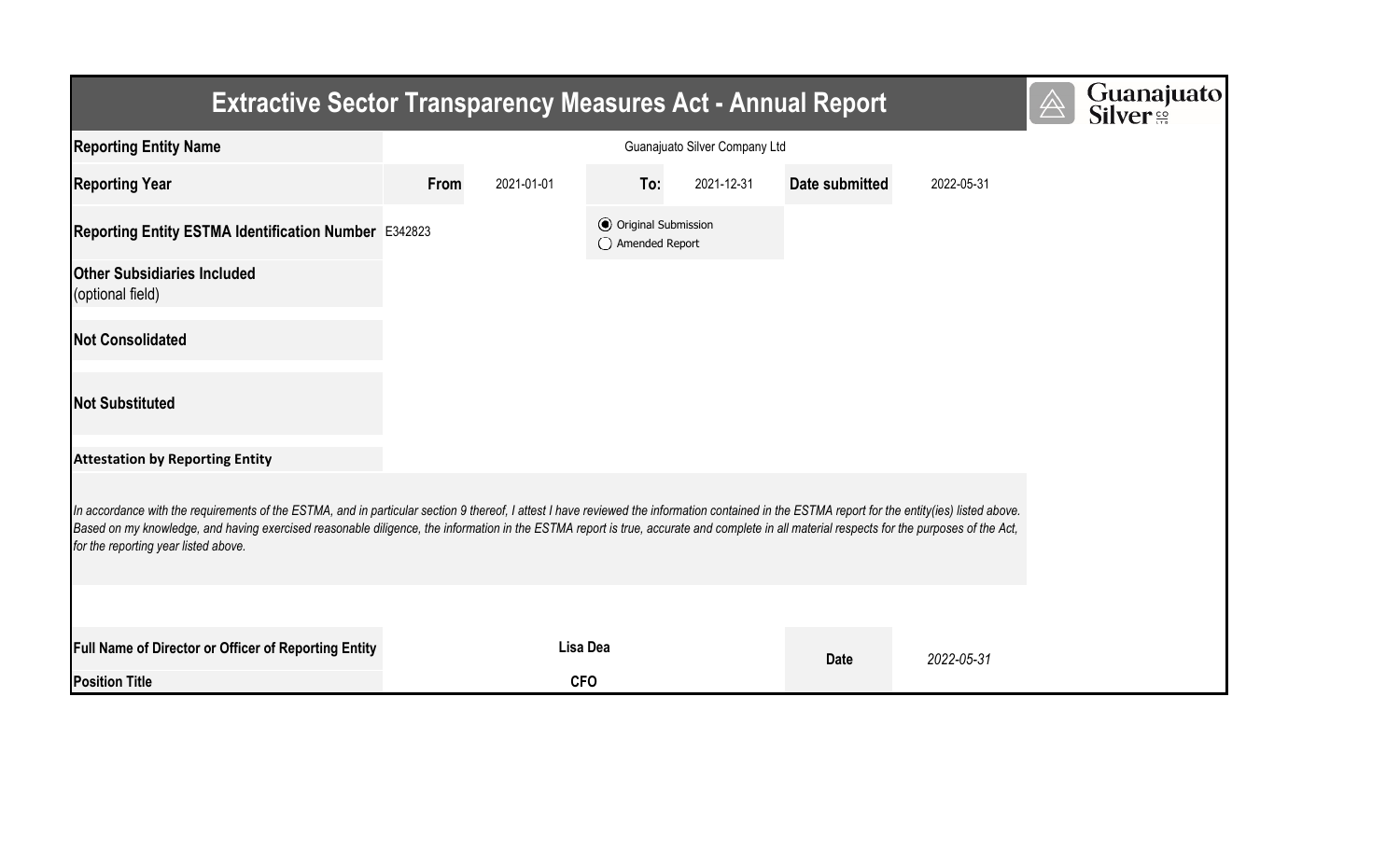|                                                                                                                                                                                  | <b>Extractive Sector Transparency Measures Act - Annual Report</b>                                                                                                                                  |                                                                                 |              |           |         |                                |                |                  |                                               |                                      |                                                                                                                 |
|----------------------------------------------------------------------------------------------------------------------------------------------------------------------------------|-----------------------------------------------------------------------------------------------------------------------------------------------------------------------------------------------------|---------------------------------------------------------------------------------|--------------|-----------|---------|--------------------------------|----------------|------------------|-----------------------------------------------|--------------------------------------|-----------------------------------------------------------------------------------------------------------------|
| <b>Reporting Year</b><br><b>Reporting Entity Name</b><br><b>Reporting Entity ESTMA</b><br><b>Identification Number</b><br><b>Subsidiary Reporting Entities (if</b><br>necessary) | From:<br>2021-01-01<br>To:<br>2021-12-31<br>Guanajuato Silver Company Ltd<br>Currency of the Report CAD<br>E342823                                                                                  |                                                                                 |              |           |         |                                |                |                  |                                               |                                      |                                                                                                                 |
|                                                                                                                                                                                  | <b>Payments by Payee</b>                                                                                                                                                                            |                                                                                 |              |           |         |                                |                |                  |                                               |                                      |                                                                                                                 |
| Country                                                                                                                                                                          | Payee Name <sup>1</sup>                                                                                                                                                                             | Departments, Agency, etc<br>within Payee that Received<br>Payments <sup>2</sup> | <b>Taxes</b> | Royalties | Fees    | <b>Production Entitlements</b> | <b>Bonuses</b> | <b>Dividends</b> | Infrastructure<br><b>Improvement Payments</b> | <b>Total Amount paid to</b><br>Payee | Notes <sup>34</sup>                                                                                             |
| Mexico                                                                                                                                                                           | National Government of Mexico                                                                                                                                                                       | Ministry of Economy (SE)                                                        |              |           | 110,513 |                                |                |                  |                                               |                                      | Payments related to mining<br>110,513 concessions- Payments made in<br>MXP refer to Additional notes.           |
| Mexico                                                                                                                                                                           | Municipality of Guanajuato                                                                                                                                                                          |                                                                                 | 106,934      |           |         |                                |                |                  |                                               |                                      | Property tax payments related to the<br>106,934 use of land. Payments made in MXP<br>refer to Additional notes. |
|                                                                                                                                                                                  |                                                                                                                                                                                                     |                                                                                 |              |           |         |                                |                |                  |                                               |                                      |                                                                                                                 |
|                                                                                                                                                                                  |                                                                                                                                                                                                     |                                                                                 |              |           |         |                                |                |                  |                                               |                                      |                                                                                                                 |
|                                                                                                                                                                                  |                                                                                                                                                                                                     |                                                                                 |              |           |         |                                |                |                  |                                               |                                      |                                                                                                                 |
|                                                                                                                                                                                  |                                                                                                                                                                                                     |                                                                                 |              |           |         |                                |                |                  |                                               |                                      |                                                                                                                 |
|                                                                                                                                                                                  |                                                                                                                                                                                                     |                                                                                 |              |           |         |                                |                |                  |                                               |                                      |                                                                                                                 |
|                                                                                                                                                                                  |                                                                                                                                                                                                     |                                                                                 |              |           |         |                                |                |                  |                                               |                                      |                                                                                                                 |
|                                                                                                                                                                                  |                                                                                                                                                                                                     |                                                                                 |              |           |         |                                |                |                  |                                               |                                      |                                                                                                                 |
|                                                                                                                                                                                  |                                                                                                                                                                                                     |                                                                                 |              |           |         |                                |                |                  |                                               |                                      |                                                                                                                 |
|                                                                                                                                                                                  |                                                                                                                                                                                                     |                                                                                 |              |           |         |                                |                |                  |                                               |                                      |                                                                                                                 |
|                                                                                                                                                                                  |                                                                                                                                                                                                     |                                                                                 |              |           |         |                                |                |                  |                                               |                                      |                                                                                                                 |
|                                                                                                                                                                                  |                                                                                                                                                                                                     |                                                                                 |              |           |         |                                |                |                  |                                               |                                      |                                                                                                                 |
|                                                                                                                                                                                  |                                                                                                                                                                                                     |                                                                                 |              |           |         |                                |                |                  |                                               |                                      |                                                                                                                 |
|                                                                                                                                                                                  |                                                                                                                                                                                                     |                                                                                 |              |           |         |                                |                |                  |                                               |                                      |                                                                                                                 |
|                                                                                                                                                                                  |                                                                                                                                                                                                     |                                                                                 |              |           |         |                                |                |                  |                                               |                                      |                                                                                                                 |
|                                                                                                                                                                                  |                                                                                                                                                                                                     |                                                                                 |              |           |         |                                |                |                  |                                               |                                      |                                                                                                                 |
|                                                                                                                                                                                  |                                                                                                                                                                                                     |                                                                                 |              |           |         |                                |                |                  |                                               |                                      |                                                                                                                 |
|                                                                                                                                                                                  |                                                                                                                                                                                                     |                                                                                 |              |           |         |                                |                |                  |                                               |                                      |                                                                                                                 |
|                                                                                                                                                                                  |                                                                                                                                                                                                     |                                                                                 |              |           |         |                                |                |                  |                                               |                                      |                                                                                                                 |
|                                                                                                                                                                                  |                                                                                                                                                                                                     |                                                                                 |              |           |         |                                |                |                  |                                               |                                      |                                                                                                                 |
| <b>Additional Notes:</b>                                                                                                                                                         | Note: The amounts above are all reflected in CAD, the functional currency of the reporting entity. Payments were translated based on an annual average foreing exchange rate of 16.1848 MXN to CAD. |                                                                                 |              |           |         |                                |                |                  |                                               |                                      |                                                                                                                 |

<sup>1</sup> Enter the proper name of the Payee receiving the money (i.e. the municipality of x, the province of y, national government of z).

<sup>2</sup> Optional field.

<sup>3</sup> When payments are made in-kind, the notes field must highlight which payment includes in-kind contributions and the method for calculating the value of the payment.

4 Any payments made in currencies other than the report currency must be identified. The Reporting Entity may use the Additional notes row or the Notes column to identify any payments that are converted, along with the exc